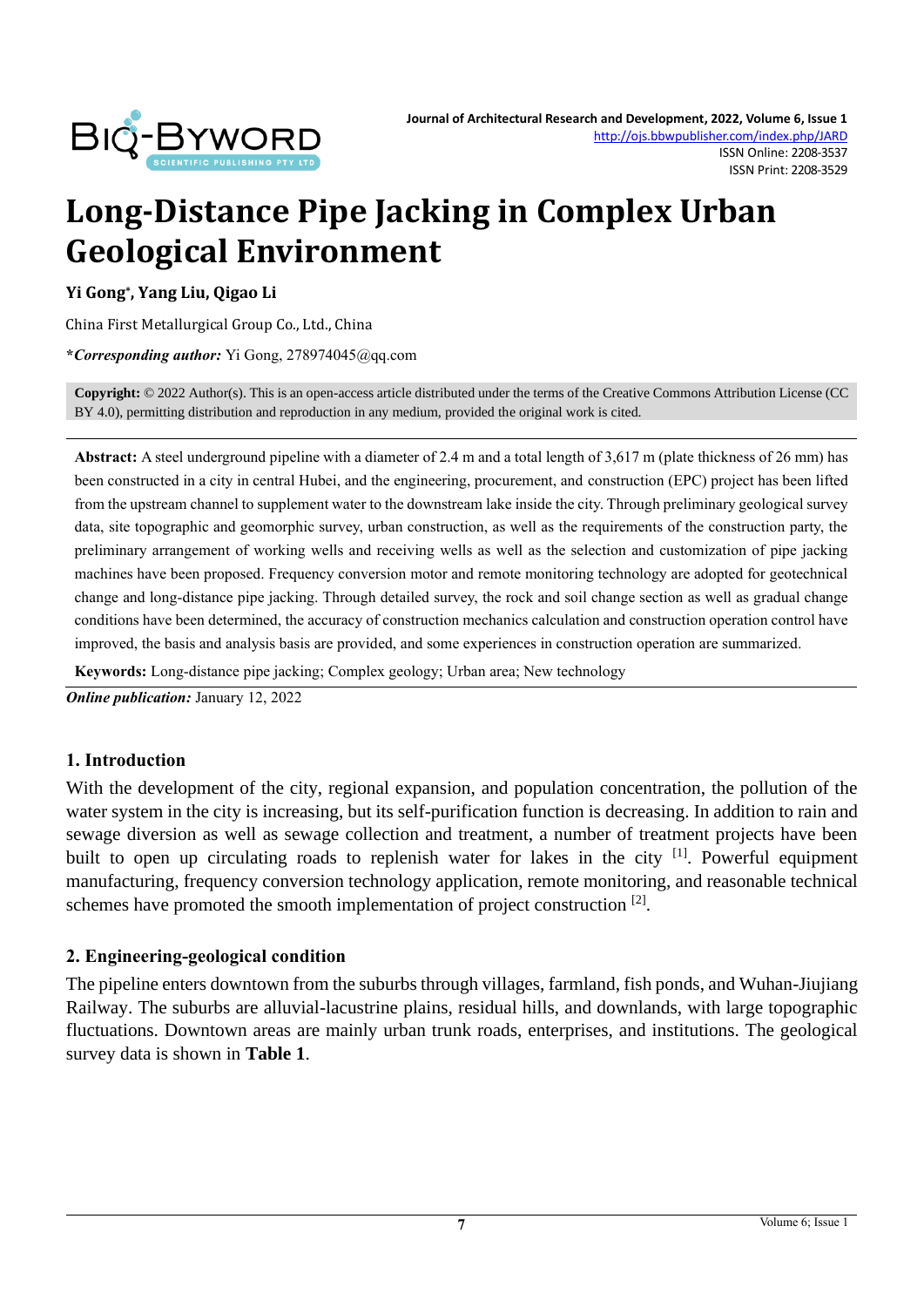| Table 1. Geological survey data |  |
|---------------------------------|--|
|---------------------------------|--|

| Pile sections        | Brief introduction of the geological layer            | Geological stability judgment            |  |
|----------------------|-------------------------------------------------------|------------------------------------------|--|
| $K0+000 \sim K0+580$ | Silty clay layer and residual soil layer              | Small difference and uniform foundation  |  |
| $K0+580 \sim K0+820$ | Mucky soil and silty clay                             | Large difference and uneven foundation   |  |
| $K0+820 \sim K2+870$ | Moderately weathered (locally, highly<br>weathered)   | Relatively stable and uniform foundation |  |
|                      | silty mudstone mixed with siltstone                   |                                          |  |
| $K2+870 \sim K3+450$ | Silty clay layer, moderately weathered silty mudstone | Large difference and uneven foundation   |  |
|                      | mixed with siltstone                                  |                                          |  |
| $K3+450 \sim K3+898$ | Silty clay layer                                      | Small difference and uniform foundation  |  |

# **3. Division of pipe jacking sections and selection of pipe jacking machines**

According to the geological survey data, site topographic and geomorphic survey, urban construction, and the requirements of the construction party, the division of pipe jacking section is proposed as shown in **Table 2**.

| Section pile number         | Length | Jacking direction  | Flow slope    | Center elevation of pipe jacking (m) |                |
|-----------------------------|--------|--------------------|---------------|--------------------------------------|----------------|
|                             | (m)    |                    |               | Working well                         | Receiving well |
| $1#K0+265 - 2#K0+500$       | 235    | $2 \#$ to $1 \#$   | 4.29‰         | 12.00                                | 13.01          |
| $2#K0+500 - 3#K1+020$       | 520    | $2 \#$ to $3 \#$   | $-0.44\%$     | 12.00                                | 12.23          |
| $3#K1+020 - 4#K1+360$       | 340    | $4 \#$ to $3 \#$   | $-0.44\%$     | 12.38                                | 12.23          |
| $4#K1+360 - 5#K1+880$       | 520    | $4 \#$ to $5 \#$   | $-0.57\%$     | 12.38                                | 12.68          |
| $5\#K1 + 880 - 6\#K2 + 448$ | 568    | $6 \#$ to $5 \#$   | $-0.57\%$     | 13.00                                | 12.68          |
| $6#K2+448 - 7#K2+988$       | 540    | Turn to the ground | Cross Railway |                                      |                |
| 7#K2+988 - 8#K3+900         | 912    | 8# to 7#           | 0.274%        | 10.00                                | 12.50          |

**Table 2.** Proposed division of pipe jacking sections

From the detailed study of geological prospecting data, it can be appreciated that there is no problem in the geology of the project site as the pipeline foundation. However, at present, there are mainly hob types and reamer types for pipe jacking machines. Hob type is conducive to cutting rock geology, while the reamer type is conducive to cutting sand geology. From the description in **Table 1**, it can be seen that the pile sections of  $K0+000 \sim K0+580$ ,  $K0+580 \sim K0+820$ , and  $K3+450 \sim K3+898$  have muddy soil, silty clay, and residual soil layer, but they are more suitable for reamer type pipe jacking machine;  $K0+820 \sim K2+870$ is moderately weathered (locally, highly weathered) silty mudstone mixed with siltstone, which is more suitable for hob type pipe jacking machine;  $K2+870 \sim K3+450$  is a silty clay layer and moderately weathered silty mudstone mixed with siltstone. The reamer type pipe jacking machine is not suitable for cutting rock while the hob type pipe jacking machine is not suitable for cutting soil layer <sup>[3]</sup>.

**Table 2** is the construction deployment formulated according to the site topographic and geomorphic survey, urban construction, as well as the requirements of the construction party [4]. However, it has failed to avoid the problem of a suitable model of pipe jacking machine. For example, 2#k0+500 - 3#k1+020 and 7#k2+988 - 8#k3+900 are rock soil mixed sections. With the help of the equipment manufacturer, the hob type and reamer type are combined to better solve the cutting problem of the mixing section suitable for both, rock and soil. At the same time, it is equipped with variable frequency motor drive to change the influence on rock and soil jacking force with different hardness and long-distance power supply voltage drop; in addition, it adds a pressure water gun to decompose the bonded soil in the slurry silo <sup>[5]</sup>.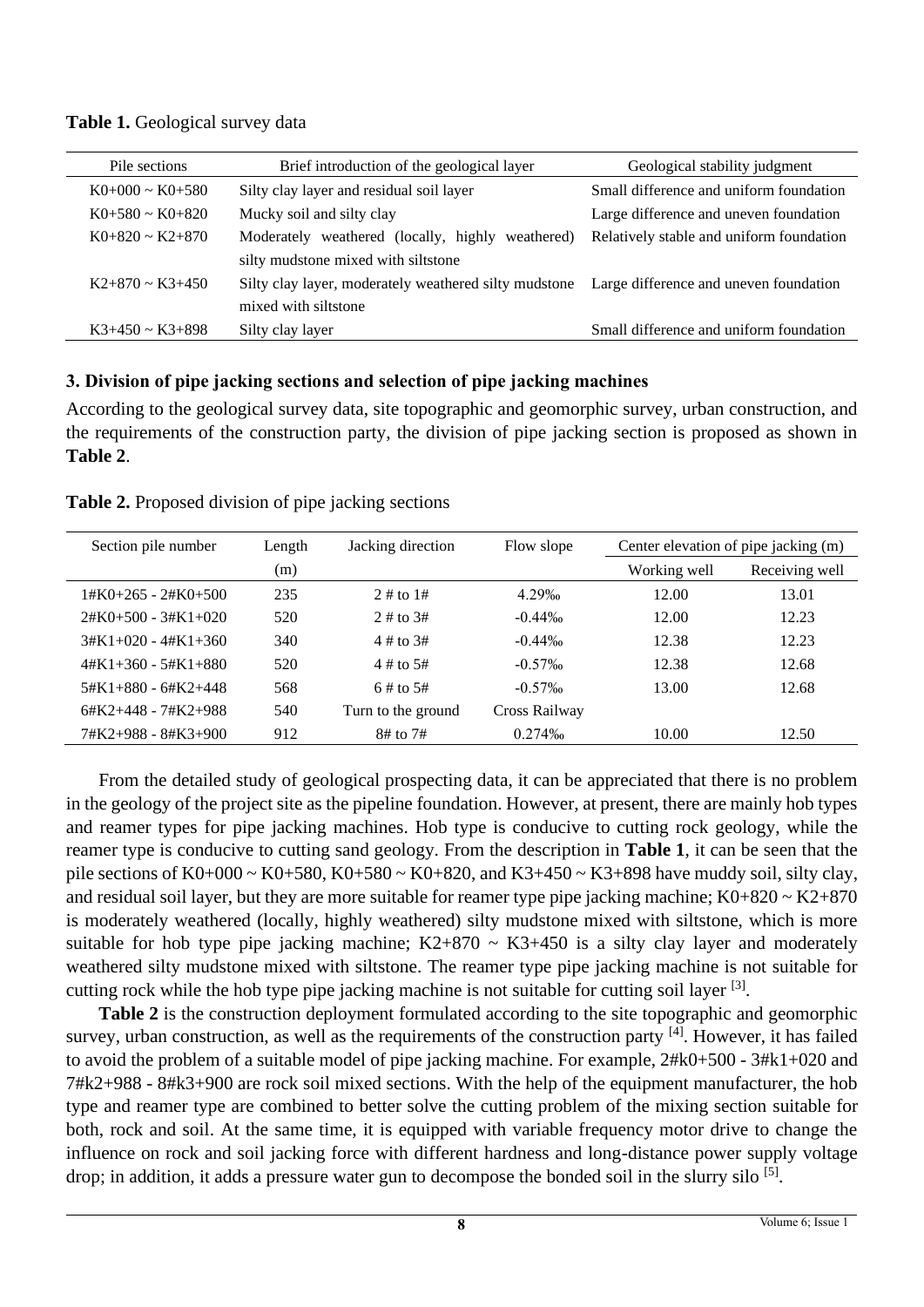

**Figure 1.** The pipe jacking nose that is suitable for soil reamer type



**Figure 2.** The pipe jacking nose that is suitable for soil and rock mixed section

# **4. Purpose of supplementary survey and the supplementary survey points**

The boundary point or gradual length of silty clay and muddy clay or of silty clay and moderately weathered and highly weathered rock cannot be accurately found at the 30-50 m of the pipe jacking section, which can further verify the reflection of the preliminary survey data. The data obtained from supplementary survey can further correct the friction during jacking and then quickly and accurately analyze as well as determine the problems in case of abnormalities in the soil joint section [6]. According to construction records, technical measures such as deviation correction, frequency conversion deceleration, slurry concentration, grouting pressure, and grouting volume can be taken in advance for different geological transition sections [7], So as to prevent land heave or settlement with the correct attitude of controlling jacking. At the same time, the purpose of on-site inspection is enhanced. The selection of supplementary survey points is to check the elevation and geological stratification of the previous survey profile, select the data of adjacent survey points, and use the insertion method to find approximate dividing points and transition points for positioning [8].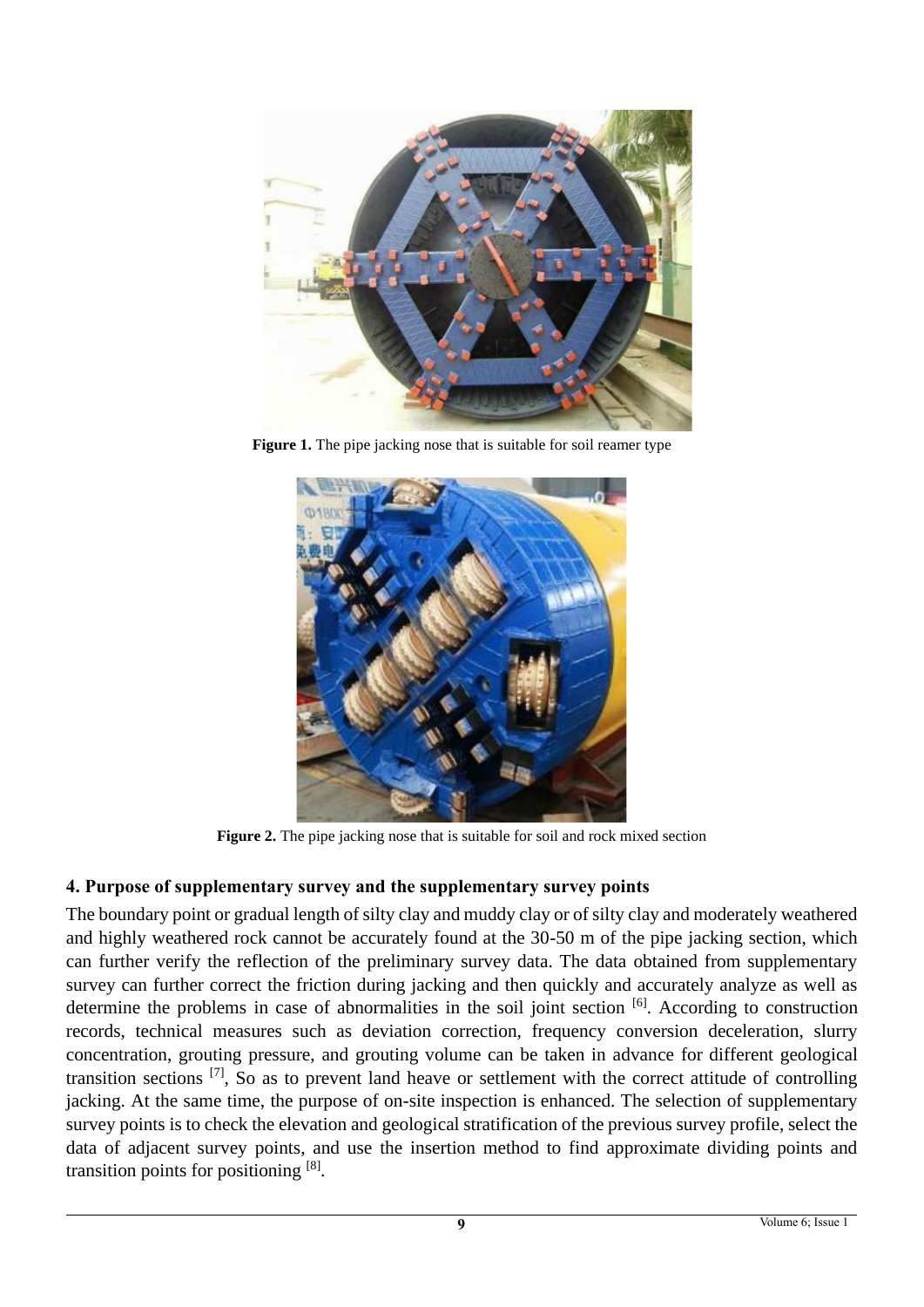# **5. Application of new technologies: programmable logic controller (PLC) and videos, variable frequency motor, and intermediate jacking station**

PLC integrates the pipe jacking operation on the operation cabinet (table) through electrical components, compiles it according to the operation flow, and then carries out manual intervention to realize automatic control. Without video monitoring, the PLC control cabinet must follow the pipe jacking progress (**Figure 3**). The operators are on duty in the PLC control cabinet. In long-distance pipe jacking construction, the operators and PLC control cabinet occupy the operation space and are not suitable for the long working environment of the personnel  $[9]$ . Therefore, with the application of high-definition (HD) camera, the operator and PLC control cabinet can be placed outside the working well, and the operator can operate remotely through video monitoring.



**Figure 3.** PLC control cabinet

In the intelligent era, the PLC control cabinet can also add air quality, humidity, and temperature sensing elements to detect the environment, set up safety chains, and start the ventilation equipment in time. Video monitoring is generally set at the working well, nose, mud pit, slag outlet, intermediate jacking station, etc. The operator can judge whether to intervene or not by the data displayed on the control cabinet, video monitoring images, and construction experience: the working status of the jack, the head, the slurry reserve and concentration, the rock and soil status of the slag discharge mouth, as well as the blockage of the pipeline  $[10]$ .

The application of variable frequency motor can adjust the transmission frequency according to the soil plasticity and rock hardness, so as to obtain more suitable cutting force and jacking speed as well as to protect the jacking pipe and node blade. At the same time, the voltage drop is obvious for long-distance construction lines. The damage to the nose motor can be avoided by starting at a low frequency and through frequency modulation. In the soil and rock transition section, the cutting force and jacking speed are controlled by frequency conversion, which has a good effect on maintaining the normal attitude of the nose. In the rock section, the cutting force and jacking speed are controlled by frequency conversion to adjust the relaxation between the blade and the rock to make the cutting smoother  $[11]$ .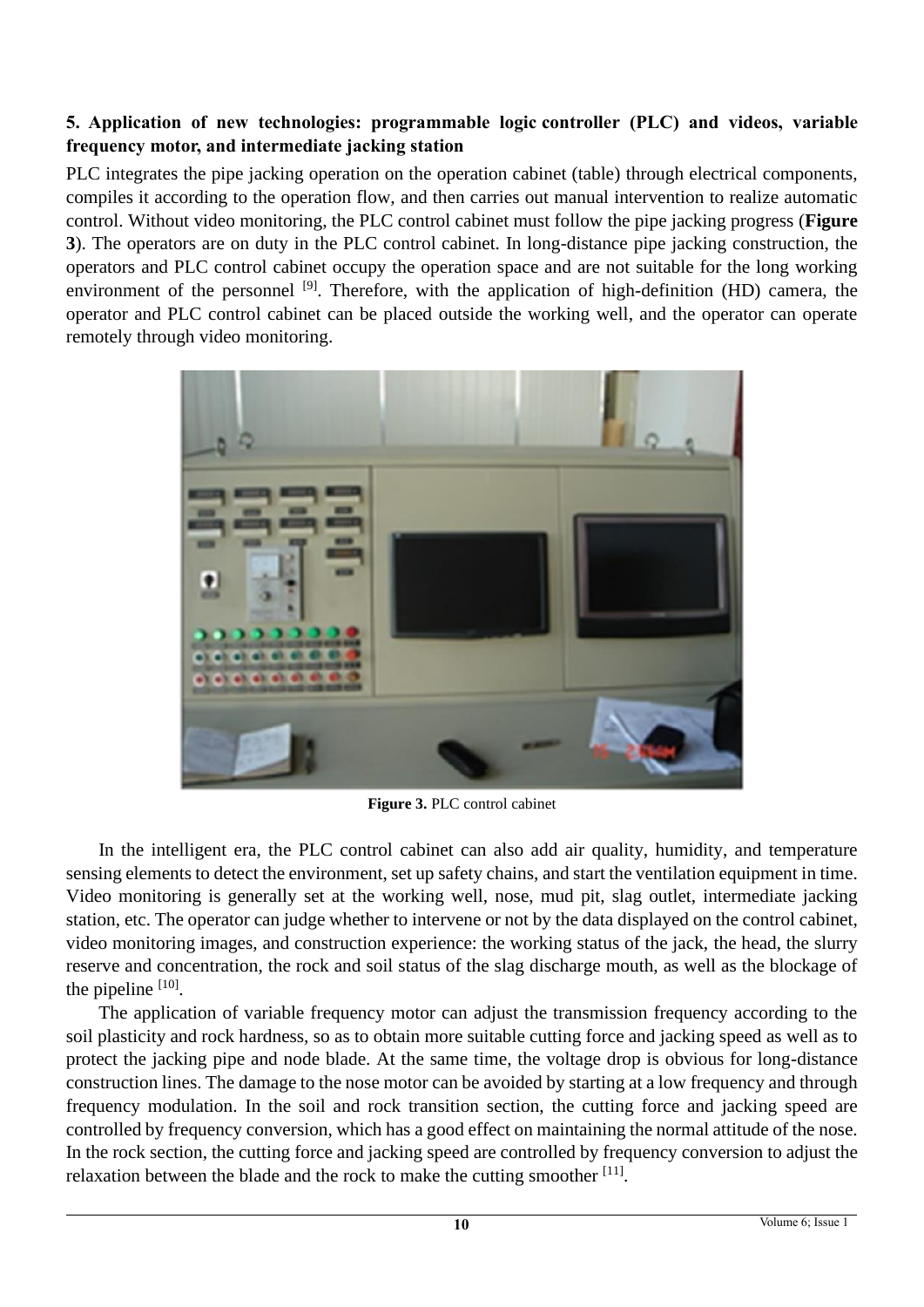For long-distance pipe jacking, the jacking force will gradually decrease due to the friction of rock and soil. At this time, it will appear in the allowable pressure bearing range of pipeline materials, and it will not move forward due to insufficient jacking force. If the initial jacking force increases, the cement pipe would be crushed and the steel pipe would be transversely deformed. The intermediate jacking station technology is used to solve this problem. In brief, the intermediate jacking station is to make a steel tube support suitable for the diameter of the designed tube and install a group of small stroke hydraulic jacks on the tube support. In the construction preparation stage, the intermediate jacking station is installed in the middle of the jacking pipe according to the calculated spacing to transfer the relay, thus offsetting the friction loss [12]. During construction, the working well, nose, mud pit, slag discharge port, and intermediate jacking station can be monitored by video and the data at the PLC control cabinet according to the calculation guidance; hence, the installation position of intermediate jacking station can be properly adjusted.

When the total thrust reaches 40% to 60% of the total thrust of the intermediate jacking station, the first intermediate jacking station shall be placed. When 70% to 80% of the total thrust of the intermediate jacking station has been reached, one intermediate jacking station shall be placed. When the main jacking cylinder reaches 90% of the total thrust of the intermediate jacking ring, the intermediate jacking ring must be enabled.

#### **6. Conclusion**

In a complex geological environment, long-distance pipe jacking construction requires many complex construction technologies. In today's era, the rapid development of science as well as the research and application of advanced technologies have greatly assisted the progress of construction technology. This paper provides a simple summary of the application of new technologies in addition to construction experiences in hope to provide a reference although many main and key technologies have not been included in this paper.

## **Disclosure statement**

The authors declare that there is no conflict of interest.

## **References**

- [1] Cui H, 2021, Comprehensive Research on Long Pipe Diameter Distance Pipe Jacking Engineering under Complex Geological Conditions. China Metal Bulletin, 2021(12): 2.
- [2] Zhang J, 2020, Research on Jacking Force Control of Long Distance and Large Diameter Pipe Jacking Tunnel under Complex Geological Conditions. China Construction, 2020(14): 3.
- [3] Wang Q, Wang Y, 2020, Discussion and Practice of Pipe Jacking Technology in Long Distance and Large Diameter Complex Geology in Mountainous Area. Shanxi Architecture, 46(2): 2.
- [4] Cheng Q, 2020, Study on Construction Efficiency and Influencing Factors of Pipe Jacking under Complex Geological Conditions. Intelligent City, 6(3): 2.
- [5] Sun X, 2020, Study on Construction Efficiency and Influencing Factors of Pipe Jacking under Complex Geological Conditions. DOI: 10.12159/j.issn.2095-6630.2020.11.1570
- [6] Guo J, Zhu T, 2021, Application of Open-Cut Pipe Jacking in Pipeline Construction of Complex Geological Section. Science & Technology Information, 2021(2020-30): 65-67.
- [7] Song H, Jia X, Zhang P, et al., 2020, Discussion on Pipe Jacking Technology under Complicated Geological Condition of Large Diameter Pebble. Modern Property Management, 2020(7): 2.